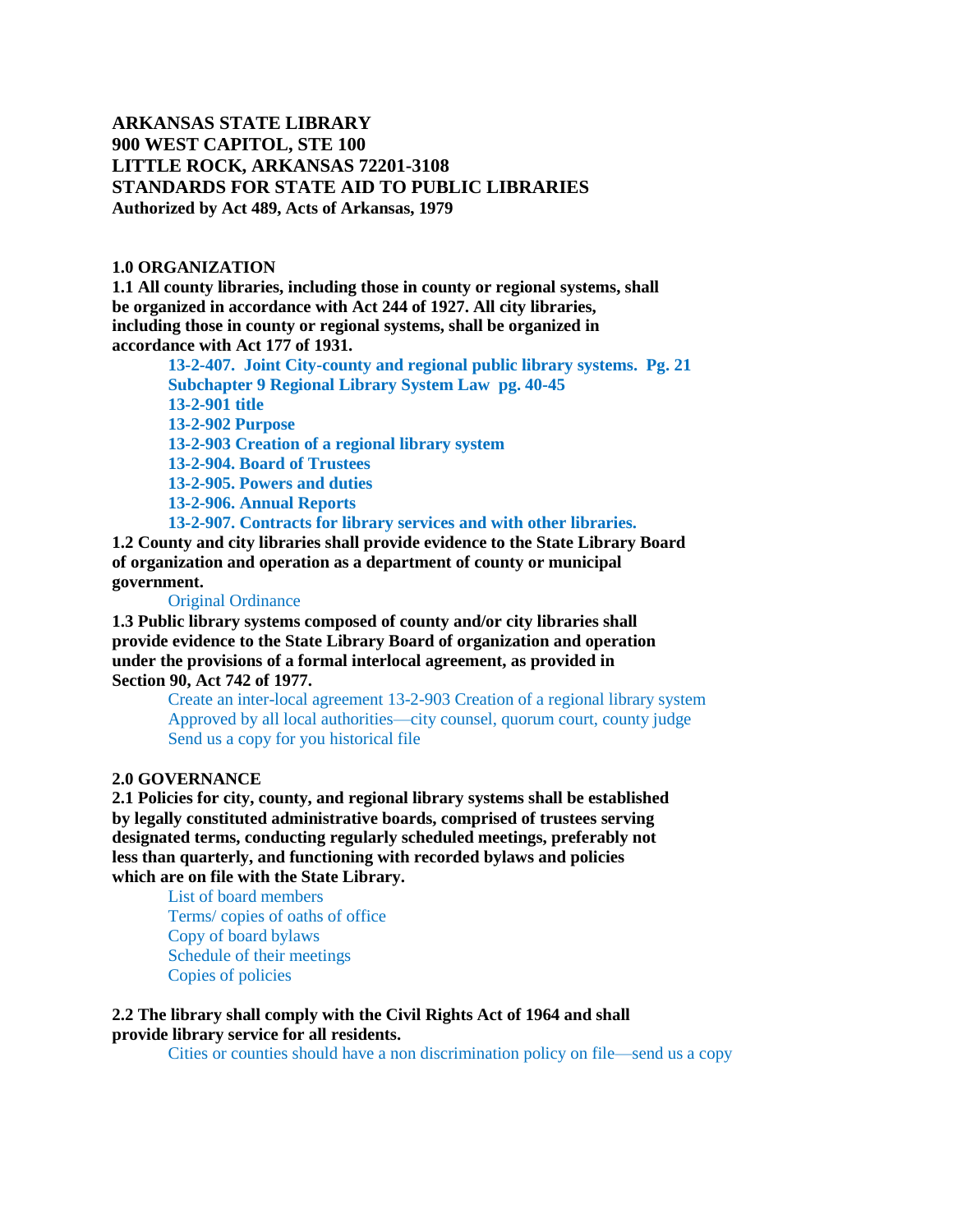**2.3 The library director shall submit quarterly, annual, and special reports as required to the State Library and to local boards.**

13-2-906 Annual reports

Annual Public Library Survey—accessible in March and due April 15<sup>th</sup>

The fact that the librarian is giving regular reports to the board and to the counties/citites should be reflected in their board meeting minutes—we can request them if necessary.

**2.4 City, county, and regional library systems shall provide the State Library with a county, and regional library systems shall provide the State Library with a copy of a current long range plan developed for the purpose of guiding the public library administration in the attainment of goals and future planning.**

> If you do not have a long range plan at the time of your application for state aid, you can file it with the State Library when it is completed and approved by the administrative board.

#### **3.0 FINANCE**

**3.1 The State Library Board supports the concept that libraries or library systems serving populations greater than 50,000, with budgets in excess of \$250,000, can render more efficient, effective library service, and preference of support shall be given to the development of such systems.** File your budget with the State Library Board

**3.2 All libraries shall maintain the one mill county or city library tax on real and personal property as authorized in Amendments 30 and 38 of the Arkansas Constitution.**

1 mil --if you had 1 mil but it was rolled back because of Amendment 55 it will still count

**3.3 All cities and counties should restore the library tax to the maximum permitted by law by not later than July 1, 1991.**

Submission of annual budget or financial report showing general revenue from the city or county apart from the millage, as well as donations, gifts, contributions and fund raisining.

**3.4 Libraries should receive additional local support.**

**3.5 The annual budget for city, county, and regional libraries shall be filed with the State Library. The budget should reflect an amount equal to the previous annual budget, plus growth, with the allocation for materials reflecting comparable growth.**

Submission of a detailed annual budget

#### **4.0 PERSONNEL**

**4.1 City, county, and regional library systems participating in the State Aid to Public Libraries program shall be administered by a qualified librarian. A Master's degree in Library Science awarded through a program accredited by the American Library Association is recognized as the minimum qualifying degree.**

Submission of job descriptions

**4.2 Systems employing a new head librarian or director after September 1, 1988, must provide the State Library Board with evidence of a qualifying library degree in order to continue participation in the State Aid to Public Libraries program.**

Proof of MLS degree earned by librarian